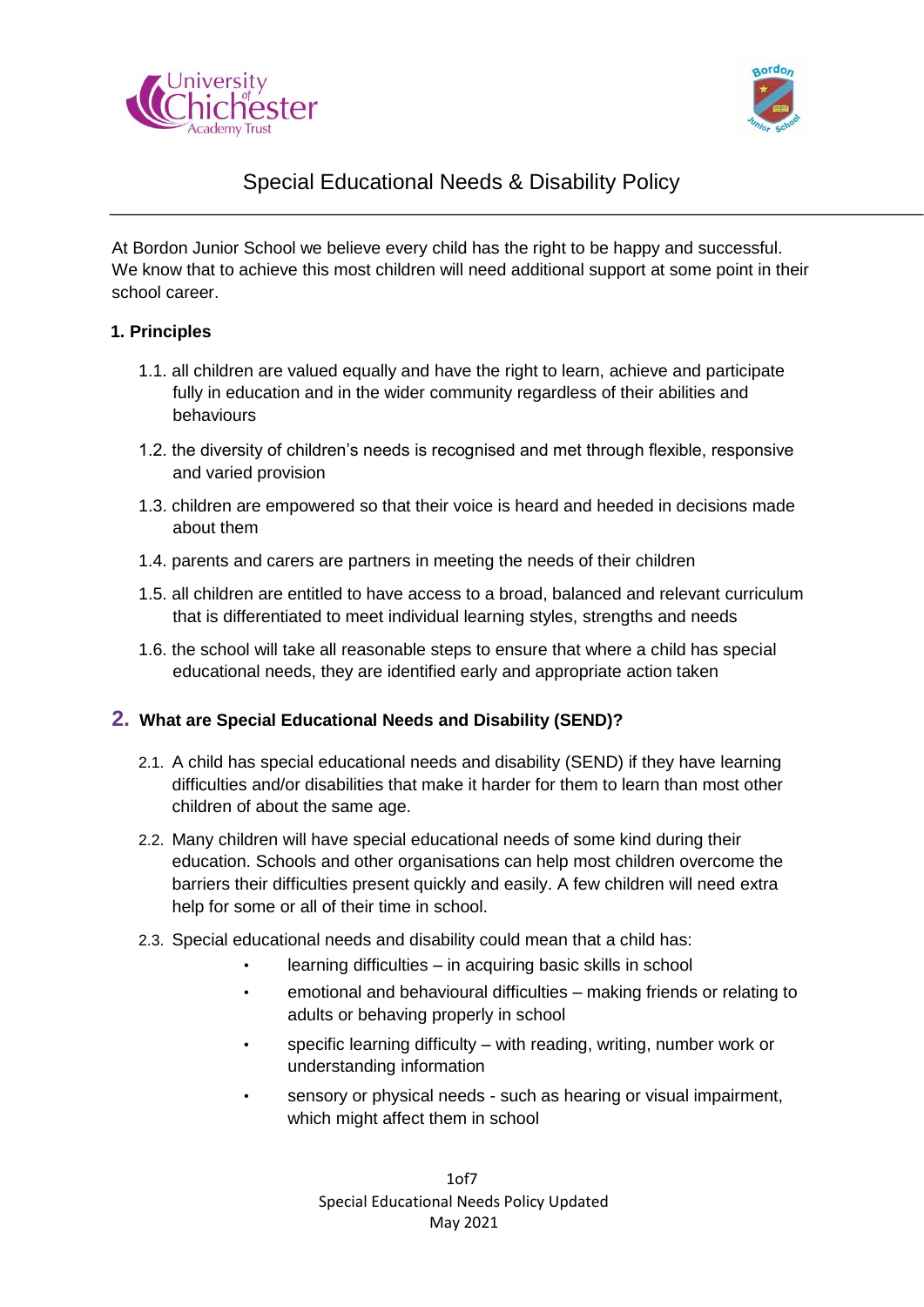



- communication problems in expressing themselves or understanding what others are saying
- medical or health conditions which may slow down a child's progress and/or involves treatment that affects their education.
- 2.4. Children make progress at different rates and have different ways in which they learn best. The teachers take account of this in the way they organise their lessons and teach. Children making slower progress or having particular difficulties in one area may be given extra help or different lessons to help them succeed.
- 2.5. It should not be assumed, just because a child is making slower progress than expected or they are receiving different support, help or activities in class, that they have special educational needs.

# **3. The role of the SEND Coordinator (SENDCo)**

- 3.1. overseeing the day-to-day operation of the school's SEND policy
- 3.2. coordinating provision for children with special educational needs and disability
- 3.3. liaising with and advising fellow teachers
- 3.4. managing learning support assistants
- 3.5. overseeing the records of all children with special educational needs and disability
- 3.6. liaising with parents of children with special educational needs and disability
- 3.7. contributing to the in-service training of staff
- 3.8. liaising with relevant members of the Chichester Academy Trust
- 3.9. liaising with external agencies including the LEA's support and educational psychology services, health and social services, and voluntary bodies.

#### **4. Identification, Assessment and Provision**

- 4.1. Each child's current levels of attainment and progress are regularly assessed to establish a pattern of individual strengths and weaknesses; identify next steps in learning; and identify where additional support may be required. In addition, a range of special assessments are available, and the school makes use of a number of external agencies to identify the nature of any difficulty.
- 4.2. A graduated response recognises there is a continuum of special educational needs and brings increasing specialist expertise to bear on the difficulties that a child may be experiencing.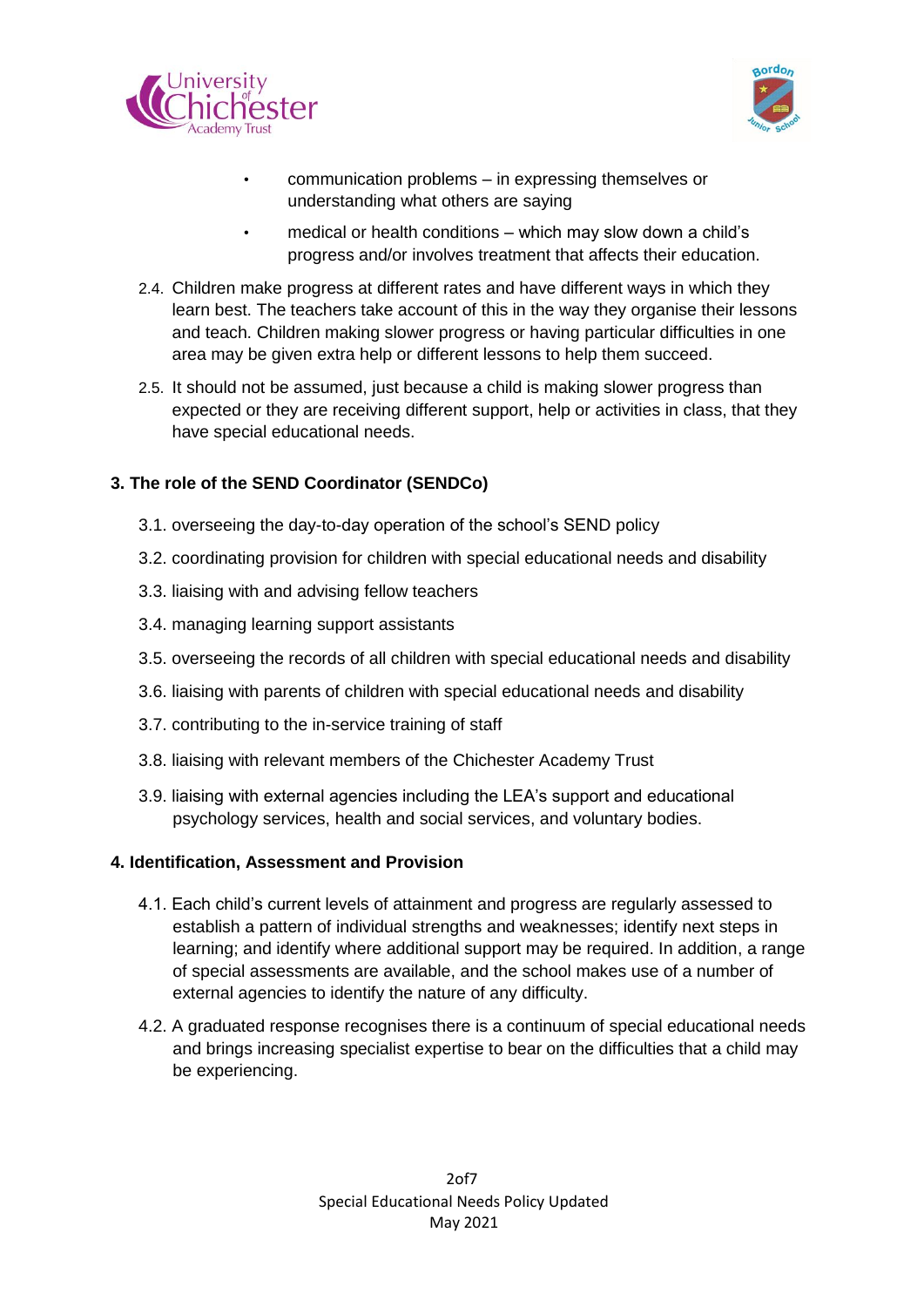



# **5. SEN Support**

- 5.1. When a special educational need is identified, the class teacher provides interventions additional to the usual differentiated curriculum. This is called SEN Support.
- 5.2. The triggers for intervention through SEN Support will be concern, underpinned by evidence, about a child who:
	- 5.2.1. makes little or no progress even when teaching is targeted on an identified area of weakness
	- 5.2.2. shows signs of difficulty in developing literacy or mathematics skills which result in poor attainment in some curriculum areas
	- 5.2.3. presents persistent emotional or behavioural difficulties which are not ameliorated by the behaviour management techniques usually employed in the school
	- 5.2.4. has sensory or physical problems, and continues to make little or no progress despite the provision of specialist equipment
	- 5.2.5. has communication and/or interaction difficulties, and continues to make little or no progress despite the provision of a differentiated curriculum.
- 5.3. The SENDCo will support further assessment of the child, assisting in planning future support for them in discussion with colleagues and monitor the action taken.
- 5.4. The child's class teacher remains responsible for working with the child on a daily basis and for planning and delivering an individualised programme.
- 5.5. Parents will always be consulted and kept informed of the action taken to help the child, and the outcome of this action.
- 5.6. A request for support from external services is likely to follow a decision taken by the SENDCo and colleagues, in consultation with parents, at a review of the child's Learning Support Plan (LSP).
- 5.6.1 External support services, will usually see the child so that they can advise teachers on new LSPs with fresh targets and accompanying strategies, provide more specialist assessments to inform planning and the measurement of a pupil's progress, give advice on the use of new or specialist strategies or materials, and in some cases provide support for particular activities.
- 5.7. The triggers for higher level external support will be that, despite receiving individualised support under SEN support, the child:
	- 5.7.1. continues to make little or no progress in specific areas over a long period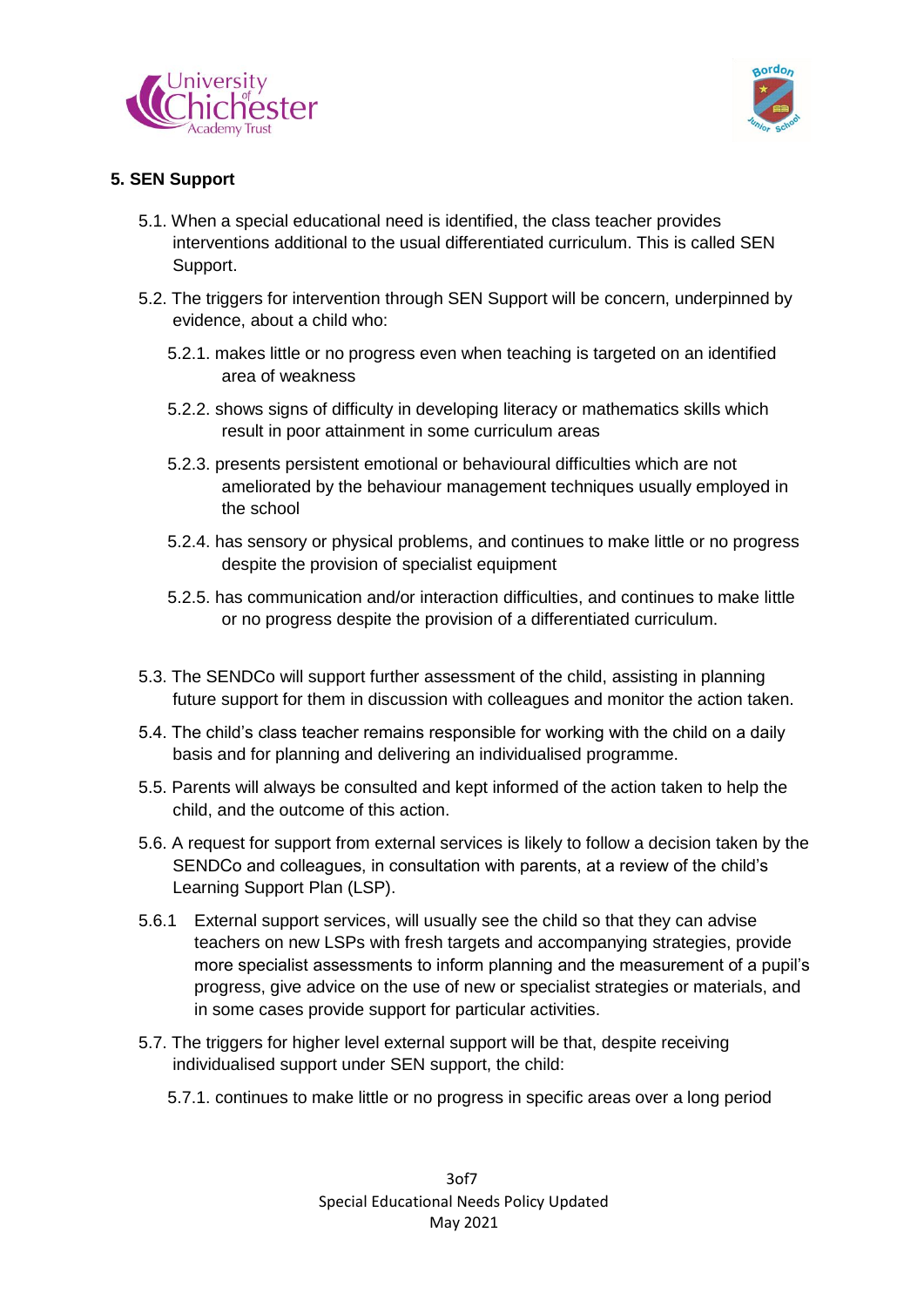



- 5.7.2. continues working at National Curriculum age related expectations substantially below that expected of children of a similar age
- 5.7.3. continues to have difficulty developing skills in literacy and mathematics
- 5.7.4. has emotional or behavioural difficulties which substantially and regularly interfere with the child's own learning or that of the class group, despite having an individualised support plan.
- 5.7.5. has sensory or physical needs, and requires additional specialist equipment or regular advice or visits by a specialist service
- 5.7.6. has ongoing communication or interaction difficulties that impede the development of social relationships and cause substantial barriers to learning.
- 5.8. When school seeks the help of external services, detailed information is provided in order to establish which strategies have already been employed and which targets have been set and achieved.
- 5.9. The external specialist may act in an advisory capacity, or provide additional specialist assessment or be involved in teaching the child directly.
- 5.10 The resulting LSP for the child will set out fresh strategies for supporting the child's progress.
- 5.10. These will be implemented, at least in part, in the normal classroom setting and the delivery of the interventions recorded in the LSP continues to be the responsibility of the class teacher.

#### **6. Nature of intervention**

- 6.1. The SENDCo and the child's class teacher decide on the action needed to help the child to progress in the light of their earlier assessment. This may include:
	- 6.1.1. different learning materials or special equipment
	- 6.1.2. some group or individual support
	- 6.1.3. extra adult time to devise the nature of the planned intervention and to monitor its effectiveness
	- 6.1.4. staff development and training to introduce more effective strategies
	- 6.1.5. access to LA support services for one-off or occasional advice on strategies or equipment

#### **7. Learning Support Plans**

7.1. Strategies employed to enable the child to progress will be recorded within a Learning Support Plan (LSP). The Learning Support Plan will include information about:

> 4of7 Special Educational Needs Policy Updated May 2021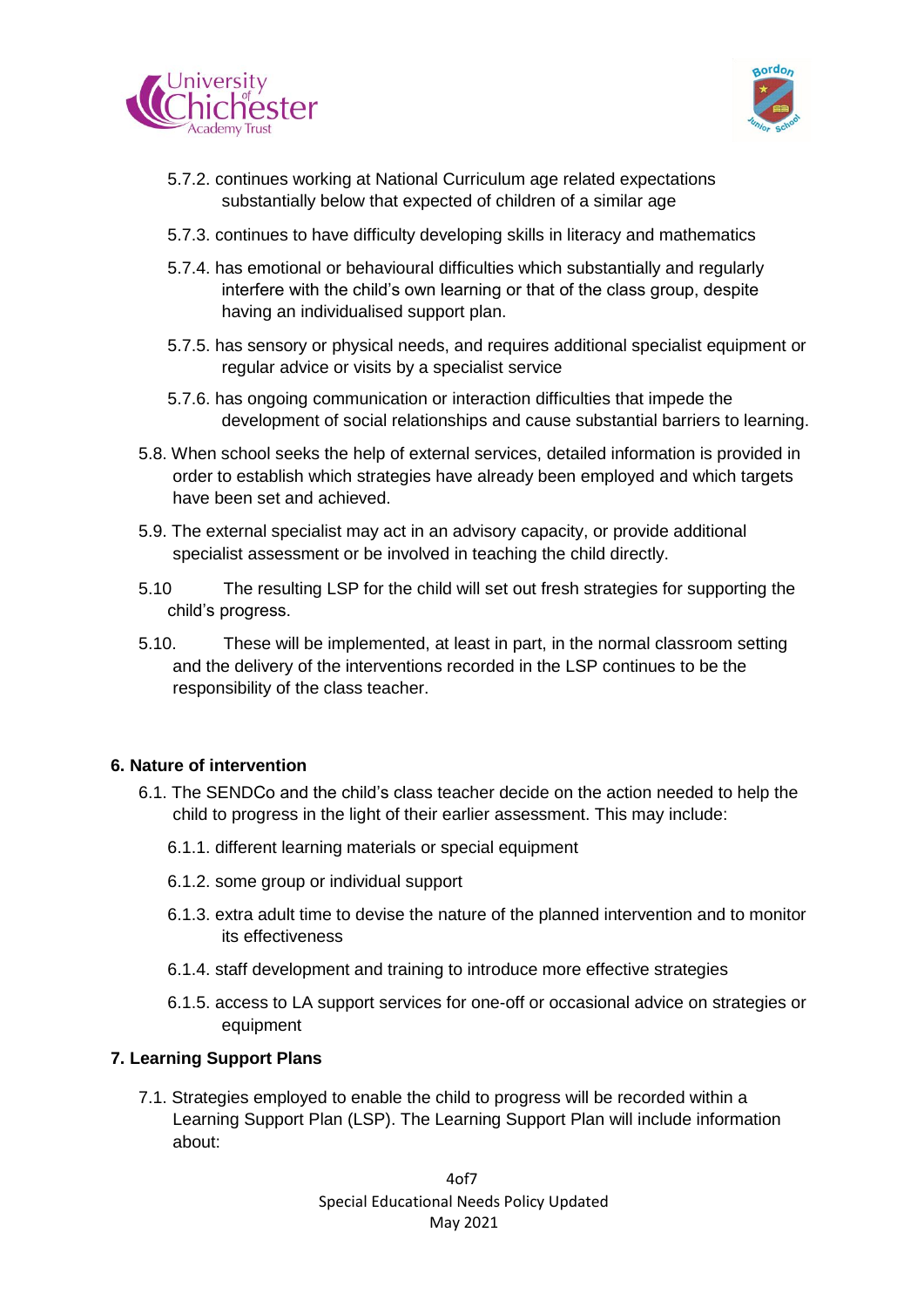



- 7.1.1. the short-term targets set for the child
- 7.1.2. the teaching strategies to be used
- 7.1.3. the provision to be put in place
- 7.1.4. when the plan is to be reviewed
- 7.1.5. outcomes
- 7.2. The LSP only records support which is additional to the core provision available to all children, focusing on three or four individual targets that match the child's needs.
- 7.3. A child friendly format is used to ensure everyone, including the child, is able to access the information.
- 7.4. The LSP is reviewed at least twice a year and parents' views on their child's progress are sought. Wherever possible, the child will also take part in the review process and be involved in setting the targets.
- 7.5. Partnership with parents plays a key role in enabling children with SEND to be successful. Parents hold key information and have knowledge and experience to contribute to the shared view of a child's needs and the best ways of supporting them. All parents of children with SEND are treated as partners and supported to play an active and valued role in their children's education.
- 7.6. Children with SEND often have a unique knowledge of their own needs and their views about what sort of help they would like to help them make the most of their education will be ascertained. They will be encouraged to participate in all the decision-making processes and contribute to the assessment of their needs, the review and transition processes.

# **8. Statutory Assessment of Special Educational Needs and Disability Leading to an Educational Healthcare Plan**

- 8.1. Statutory assessment involves consideration by the LA, working co-operatively with parents, the child's school and, as appropriate, other agencies, as to whether a statutory assessment of the child's special educational needs is necessary. A child will be brought to the LA's attention as possibly requiring an assessment through a request by the child's school, from a parent or a referral by another agency.
- 8.2. Where a request for a statutory assessment is made, the child will have demonstrated significant cause for concern.
- 8.3. The LA will need information about the child's progress over time, and will also need documentation in relation to the child's special educational needs and any action taken to deal with those needs, including any resources or special arrangements put in place. The school will provide this evidence through SEN Support, this information may include: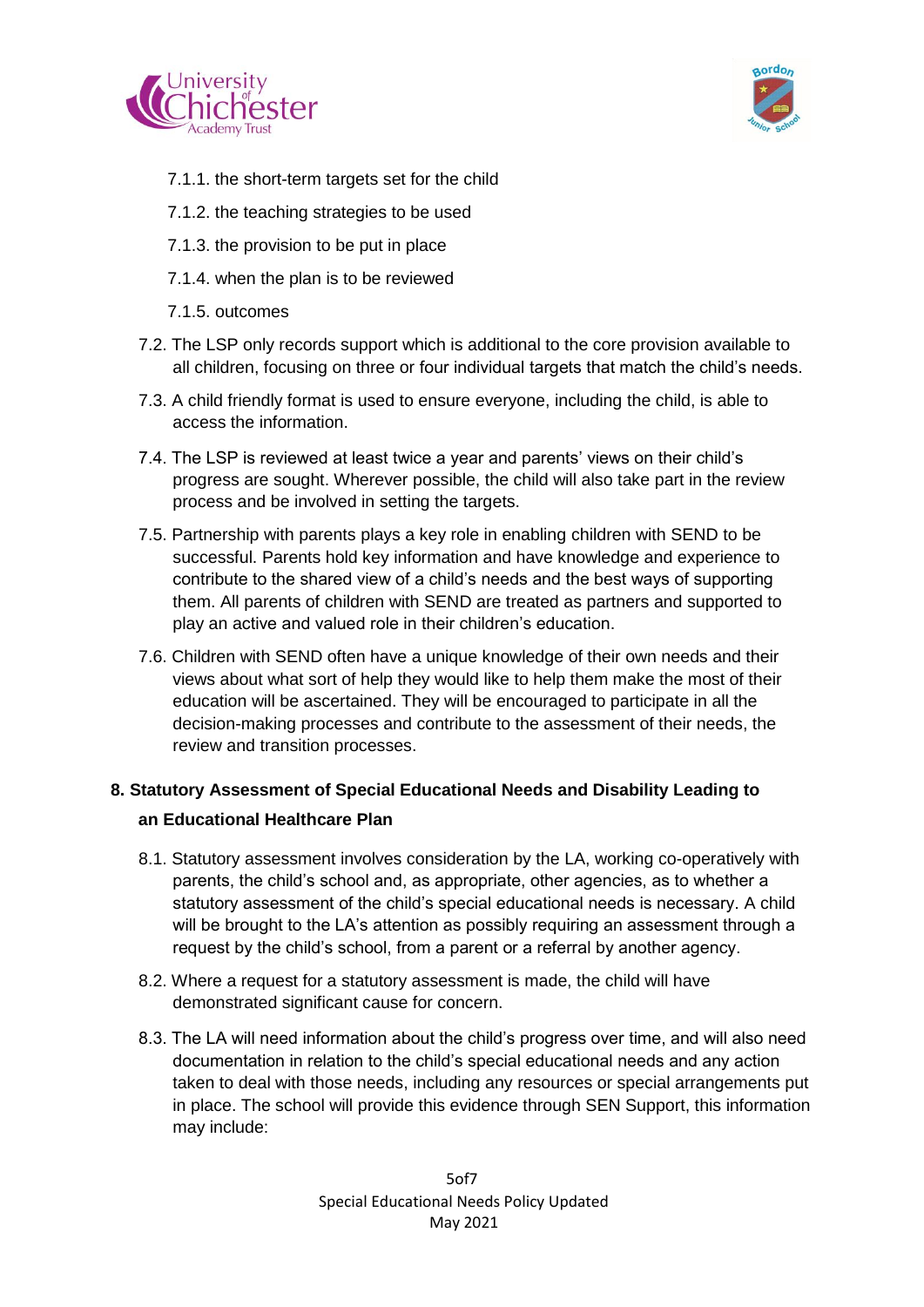



- 8.3.1. Learning Support plans for the pupil
- 8.3.2. records of regular reviews and their outcomes
- 8.3.3. the pupil's health including the child's medical history where relevant
- 8.3.4. levels of attainment in literacy and mathematics
- 8.3.5. educational and other assessments, for example from an advisory specialist support teacher or an educational psychologist
- 8.3.6. views of the parents and of the child
- 8.3.7. involvement of other professionals including those outside of education such as health or social services
- 8.4. Where the evidence presented to the LA suggests that the child's learning difficulties have not responded to relevant and purposeful measures taken by the school and external specialists and may call for special educational provision which cannot reasonably be provided within the resources available to the school, the LA will consider the case for a statutory assessment of the child's special educational needs.
- 8.5. The LA may decide that the degree of the pupil's learning difficulty and the nature of the provision necessary to meet the child's special educational needs is such as to require the LA to determine the child's special educational provision through a statement.
- 8.6. An Educational Healthcare Plan (EHCP) will include:
	- 8.6.1. the pupil's name, address and date of birth
	- 8.6.2. details of all of the pupil's special needs
	- 8.6.3. the special educational provision necessary to meet the pupil special educational needs
	- 8.6.4. the type and name of the school where the provision is to be made
	- 8.6.5. relevant non-educational needs of the child
	- 8.6.6. information on non-educational provision
- 8.7. All children with an EHCP will have short-term targets set for them that have been established after consultation with parents, child and include targets identified in the objectives of the EHCP.
- 8.8. These targets will be set out in an LSP and be implemented, at least in part and as far as possible, in the normal classroom setting.
- 8.9. The delivery of the interventions recorded in the LSP will continue to be the responsibility of the class teacher.

6of7 Special Educational Needs Policy Updated May 2021